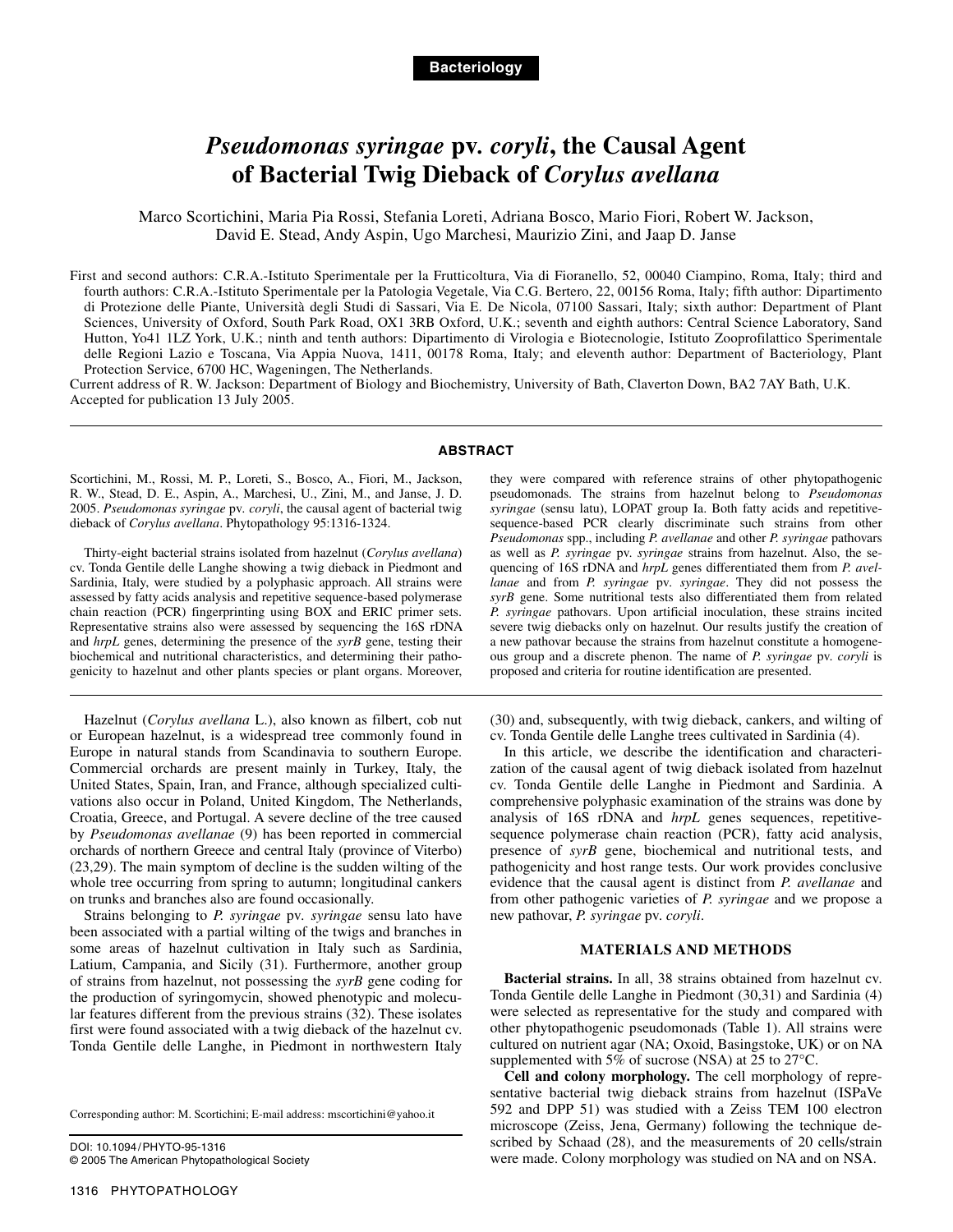**Biochemical and nutritional tests and ice nucleation activity.** Biochemical and nutritional tests were performed according to Lelliott and Stead (14). Ice nucleation activity was checked at –5 and –10°C with a refrigerated circulating bath (Endocal RTE 210; Neslab, Newington, NH), following the technique described by Lindow (15). Assimilation of selected organic compounds by the strains was performed using API 20 NE strips (BioMérieux, Marcy-l'Etoile, France). In addition, the assimilation of 49 carbon sources by the type-strain of the new pathovar and by some other phytopathogenic pseudomonads was carried out using API 50 CH strips (Bio Mérieux).

**16S rDNA sequencing.** The entire 16S rDNA gene was sequenced for three strains of the new pathovar, ISPaVe 592 (NCPPB 4273), 595, and 598, as well as for *P. avellanae* BPIC 714 isolated in Greece and ISF 2059 isolated in central Italy. A loopful of pure culture of each strain, grown on NSA at 25 to 27°C, was suspended in 0.5 ml of sterile reagent grade water (Millipore Corp., Billerica, MS) and placed in boiling water for 10 min to obtain a lysed cell suspension for use as PCR template. To amplify the 16S rDNA, the primers P0 (5′-GAGAGTTTG-ATCCTGGCTCAG-3′) and P6 (5′-CTACGGCTACCTTGTTAC-GA-3′) (5) were used. The PCR mixture was prepared in a final volume of 50 µl containing 5 µl of template, 2.5 units of Platinum Pfx DNA polymerase (Invitrogen, Carlsbad, CA), 1× Pfx amplification buffer,  $1.5 \text{ mM } MgSO_4$ ,  $30 \text{ pmol }$  of each primer, and 300 µM each dNTP and run on a Gene Amp PCR System 2400 (Applied Biosystems, Foster City, CA) thermal cycler with cycling conditions of 95°C for 2 min (1 cycle), followed by 30 cycles each comprising melting at 95°C (30 s), annealing at 55°C (30 s), and extension at 68°C (4 min). The amplicon was purified using a PCR purification kit (Qiagen, Hilden, Germany) according to the manufacturer's instructions, and visually quantified by comparing with standard concentrations of DNA molecular weight marker VI (Roche Diagnostics, Basel, Switzerland). For each strain, the amplicon was progressively sequenced using primers P0 and P6 with Big Dye Terminator (Applied Biosystems) and primer walking to complete coverage of the DNA fragment. On a Gene Amp PCR System 2400 thermal cycler, a final volume of 20 µl, comprising 20 ng of purified amplicon, 2.4 pmol of primer, and 8 µl of Big Dye terminator Cycle Sequencing Ready reaction Mix (Applied Biosystems), was incubated at 96°C for 2 min and subjected to 25 cycles at 96°C (10 s),  $50^{\circ}$ C (5 s), and  $60^{\circ}$ C (4 min). Excess Big Dye terminators were removed by Centri-sep-spin columns (Princeton Separations Inc., Adelphia, NJ) according to the manufacturer's instructions. All the sequences were analyzed on an ABI PRISM 310 Genetic Analyzer (Applied Biosystems) provided with Genetic Analysis Data Collection software (version 1.2.2) and Sequencing Analysis Software (version 3.4.1).

**Partial 16S rDNA sequencing.** To compare a larger number of strains of the new pathovar with some pseudomonads showing similarity in some genomic features (17), sequencing of a 16S rDNA variable region (448 nucleotides in the gene position 409 to 856) (22) also was performed. Strains of the new pathovar, ISPaVe 592 (NCPPB 4273), 593, 595, 598 (isolated in Piedmont), DPP 48, and 51 (isolated in Sardinia) were compared with the 16S rDNA partial sequences of *P. avellanae* NCPPB 3873 (ISPaVe 011) and *P. syringae* pv. *phaseolicola* 1448A. Bacterial total DNA was extracted using a Puregene extraction kit (Flowgene, Saint Beauzire, France). Total DNA (20 ng) was used in 25 µl of PCR mixture comprising each primer (16S-F and 16S-R) (22) at 1 pmol/µl and 0.4 mM deoxynucleotide triphosphates. SuperTaqPlus and buffer (HT Biotechnology) were used according to the manufacturer's instructions. The PCR conditions were 94 $\degree$ C for 10 min (1 cycle) followed by 30 cycles of 94 $\degree$ C (30 s),  $62^{\circ}$ C (30 s), and  $68^{\circ}$ C (1 min), with a final extension step of  $68^{\circ}$ C (10 min). A 5-µl aliquot of the post-PCR mixture was checked on a 1.5% agarose gel and the remaining 20 µl of mix was cleaned

up using a QIAPREP-PCR clean-up kit (Qiagen). Sequencing of both strands of the 16S rDNA fragment was done using 200 ng of the cleaned PCR fragment, the PCR amplification primers at 1.0 pmol/µl, and BigDye 3.1 termination mix according to the manufacturer's instructions. The exception to this was the partial sequencing of the 16S rDNA genes of strains ISPaVe 592 (NCPPB 4273) and 593. The genes were cloned into the plasmid pCR2.1 using the Original TA cloning kit (Invitrogen, Paisley, UK) according to the manufacturer's instructions. Sequencing of both strands of the 16S fragment was done after cultivation of positive transformants and plasmid miniprep (QIAPREP) (Qiagen) using the same conditions used for sequencing PCR fragments.

**Sequencing of the** *hrpL* **gene.** The full-length *hrpL* gene and an internal 290-bp region were amplified and sequenced. The strains assessed for the full-length *hrpL* gene were ISPaVe 592 (NCPPB 4273), ISPaVe 598, DPP 51, *P. avellanae* NCPPB 3873 (ISPaVe 011), and BPIC Fl13. Bacterial genomic DNA was purified as described by Ausubel et al. (1). Primers L7 (ATTTTCAT-AGGACGATTCTG) and L8 (GGAGAACTGGATATACGCAT) were used to amplify the full *hrpL* gene; primers L1 (ACCTGG-TTGTGTGGCATTGC) and L2 (CCGTGAGCGGACGGTGCC) were used to amplify an internal *hrpL* region (2). The PCR reaction was carried out in a 50-µl reaction mixture containing 25 ng of genomic DNA,  $0.2$  mM dNTPs,  $0.1$  µM each primer, and  $1 \times$ PCR buffer (MBI Fermentas, Lithuania). Pfu DNA polymerase (2.5 units per reaction) (MBI Fermentas) was added to the PCR reaction at 70°C for 3 min (hot start). The thermal profile consisted of an initial denaturation step at 94°C for 2 min followed by 35 cycles at 94°C (1 min), 55°C (1 min), 72°C (2 min), and a final elongation step of 72°C for 10 min for *hrpL* 7 and 8; and 30 cycles at 94°C (30 s), 60°C (30 s), 72°C (1 min), and a final elongation step of 72°C for 7 min for *hrpL* 1 and 2. All the amplicons (5 µl) were analyzed on 1% (wt/vol) agarose gel cast and run in TBE buffer (0.09 M Tris-borate and 0.002 M EDTA). The remaining 45 µl of the amplicon was purified using a Nucleospin extract kit (Macherey Nagel, Düren, Germany). Sequencing of both strands of the *hrpL* gene was carried out by M-Medical (Pomezia, Italy). The full length of *hrpL* sequences of two *P. syringae* pv. *phaseolicola* (AC: AB016381 and U16817), *P. syringae* pv. *tomato* (AC: AB016421), and *P. syringae* pv. *syringae* (AC: U03854) strains, taken from the GenBank database, were included in the analyses.

**Sequence analysis.** Sequences were aligned using the multiple alignment Clustal algorithm (7). Phylogenetic and molecular analysis were conducted using MEGA version 2.1 (12) and computed using Kimura's two-parameter model (10) and the neighborjoining (NJ) clustering algorithm (25). Bootstrap analyses were performed to estimate the significance level of the NJ tree internal branches (6).

**Repetitive-sequence-based PCR genomic fingerprinting.**  Genomic fingerprints were determined for each strain as described by Louws et al. (18) using primers corresponding to prokaryotic enterobacterial repetitive intergenic consensus (ERIC) and to the BOXA subunit of the BOX element (BOX) (Eurogentec, Belgium). The fingerprints were compared with those of other phytopathogenic pseudomonads (Table 1). Bacterial DNA preparations were obtained as described by Scortichini et al. (31). Amplification was performed on an MJ Research (Watertown, MS) PTC 100 programmable thermal cycler. Each 25-µl reaction mixture contained each deoxynucleoside triphosphate (200 µM), 2 mM MgCl2, 60 pmol of each primer, 1.0 U of *Taq* polymerase (Promega Corp., Madison, WI), and 3 µl of bacterial DNA preparation. The PCR mixture was overlaid with 25 µl of mineral oil. The thermal cycling procedure was that used by Louws et al. (18). Subsequently, the PCR amplification products were separated by gel electrophoresis on a 6% acrylamide gel in 1× TBE buffer at 160 V, 4°C, for 30 min in a BioRad MiniProtean apparatus (BioRad, Hercules, CA). Gels were stained with ethidium bro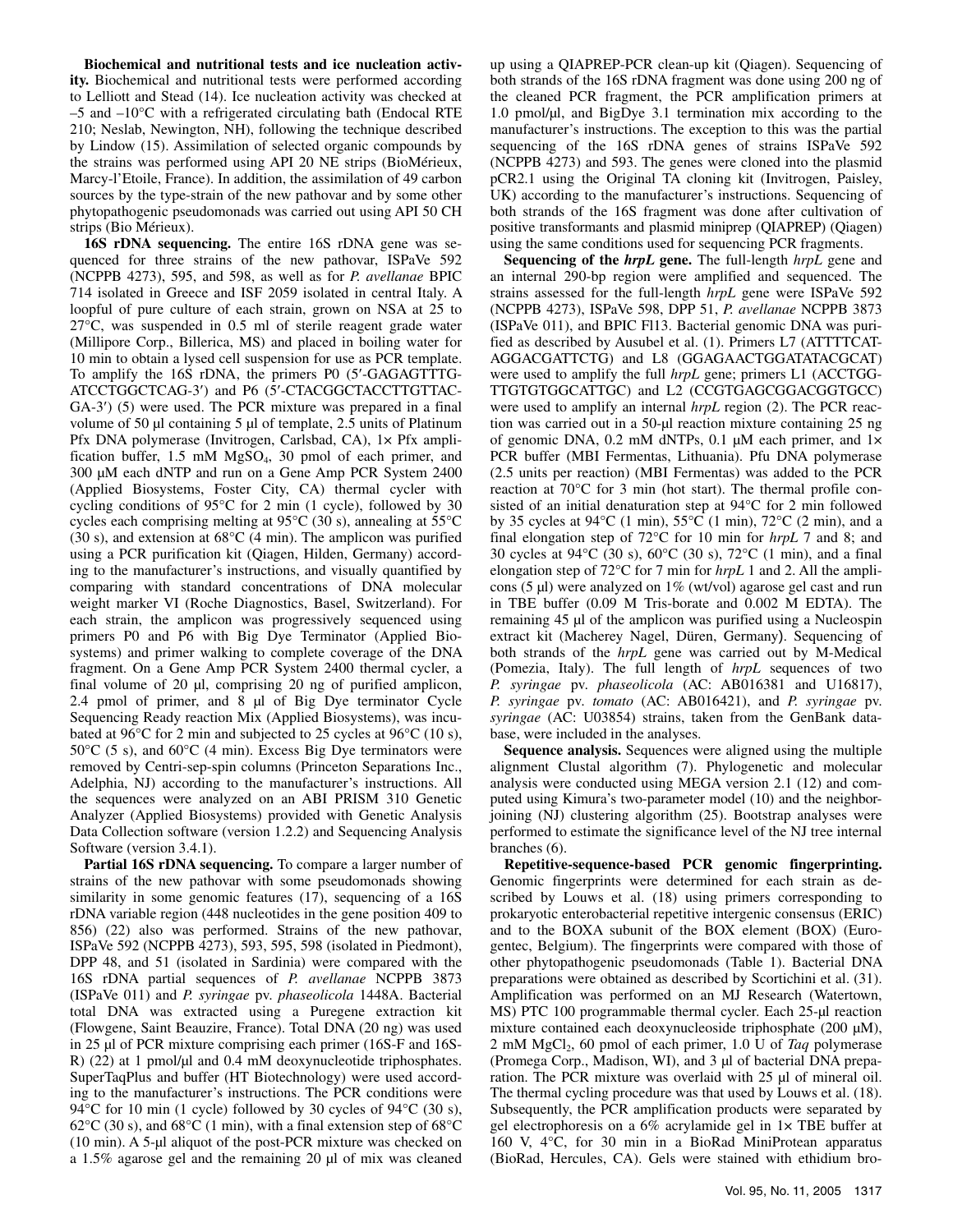mide, visualized with a Spectroline UV transilluminator (Spectronic Corporation, Westburg, NY), and photographed with Polaroid type 55 film. The PCR amplifications were performed in duplicate and the method of Smith et al. (33) was used for the analysis. The clearly resolved bands present in both amplifications gels were scored and recorded. Similarity coefficients for all pairwise combinations were determined by using Dice's coefficient (3) and were clustered by unweighted pair group method with arithmetic means (UPGMA) using the NTSYSpc software (version 2.11j; Exeter Software, NY) (24). Phenograms were constructed with the tree display option (TREE).

**Fatty acid methyl esters analysis.** Thirty-three strains of the new pathovar and other phytopathogenic pseudomonads were compared by fatty acid methyl esters (FAME) analysis. Bacteria were grown for 48 h at 28°C on trypticase soy agar, composed of trypticase soy broth supplemented with 1.5% Bacto agar. Cells (40 mg wet weight) were harvested from the most dilute quadrant showing confluent growth (cells in late log phase). Whole-cell fatty acids were analyzed as described by Janse (8) and Stead (35) using the Microbial Identification System (MIS; Microbial ID, Inc. [MIDI], Newark, NJ). The FAME profiles of the strains were compared with those of other phytopathogenic pseudomonads held in the FAME Databanks maintained at the Plant Protection Service, Wageningen, The Netherlands and at the Central Science Laboratory, Sand Hutton, York, United Kingdom.

**Presence of** *syrB* **gene.** The presence of the *syrB* gene was determined for all strains of the new pathovar by using the procedure of Sorensen et al. (34). Primers B1 (5′-CTTTCCGTGGTC-

TABLE 1. *Pseudomonas* strains used in this studya

| Species, pathovar, strain | Accessionb                       | Host, cultivar        | Country | Year of isolation        |  |
|---------------------------|----------------------------------|-----------------------|---------|--------------------------|--|
| Pseudomonas syringae      |                                  |                       |         |                          |  |
| pv. coryli                |                                  |                       |         |                          |  |
| ISPaVe 592                | PD 3478T, NCPPB 4273T            | Corylus avellana, TGL | Italy   | 1995                     |  |
| ISPaVe 593                | PD 3451, NCPPB 4274              | C. avellana, TGL      | Italy   | 1995                     |  |
| ISPaVe 595                | PD 3453                          | C. avellana, TGL      | Italy   | 1995                     |  |
| ISPaVe 598                | NA                               | C. avellana, TGL      | Italy   | 1995                     |  |
| ISPaVe 599                | PD 3479                          | C. avellana, TGL      | Italy   | 1995                     |  |
| ISF Lan 1                 | PD 3432                          | C. avellana, TGL      | Italy   | 1997                     |  |
| ISF Lan 2                 | PD 3427                          | C. avellana, TGL      | Italy   | 1997                     |  |
| ISF Lan 5                 | PD 3456                          | C. avellana, TGL      | Italy   | 1997                     |  |
| ISF Lan 6                 | PD 3481                          | C. avellana, TGL      | Italy   | 1997                     |  |
| ISF Lan 7                 | PD 3433                          | C. avellana, TGL      | Italy   | 1997                     |  |
| ISF Lan 8                 | PD 3457                          | C. avellana, TGL      | Italy   | 1997                     |  |
| ISF To 1                  | PD 3468                          | C. avellana, TGL      | Italy   | 1998                     |  |
| ISF To 2                  | PD 3467                          | C. avellana, TGL      | Italy   | 1998                     |  |
| ISF To 4                  | PD 3469                          | C. avellana, TGL      | Italy   | 1998                     |  |
| ISF To 5                  | PD 3461                          | C. avellana, TGL      | Italy   | 1998                     |  |
| ISF To 6                  | PD 3470                          | C. avellana, TGL      | Italy   | 1998                     |  |
| ISF To 7                  | PD 3460                          | C. avellana, TGL      | Italy   | 1998                     |  |
|                           |                                  |                       |         |                          |  |
| ISF To 9<br>ISF Cn 3      | PD 3471<br>PD 3446               | C. avellana, TGL      | Italy   | 1998<br>1998             |  |
|                           |                                  | C. avellana, TGL      | Italy   |                          |  |
| ISF Cn 5                  | PD 3447                          | C. avellana, TGL      | Italy   | 1998                     |  |
| ISF Cn 6                  | PD 3442                          | C. avellana, TGL      | Italy   | 1998                     |  |
| ISF Cn 8                  | PD 3448                          | C. avellana, TGL      | Italy   | 1998                     |  |
| ISF Cr 1                  | PD 3458                          | C. avellana, TGL      | Italy   | 1998                     |  |
| ISF Cr 2                  | PD 3439                          | C. avellana, TGL      | Italy   | 1998                     |  |
| ISF Cr 3                  | NA                               | C. avellana, TGL      | Italy   | 1998                     |  |
| ISF Cr 4                  | PD 3462                          | C. avellana, TGL      | Italy   | 1998                     |  |
| ISF Cr 6                  | PD 3474                          | C. avellana, TGL      | Italy   | 1998                     |  |
| ISF Cr 7                  | PD 3465                          | C. avellana, TGL      | Italy   | 1998                     |  |
| ISF Cr 8                  | PD 3459                          | C. avellana, TGL      | Italy   | 1998                     |  |
| ISFP1                     | PD 3437                          | C. avellana, TGL      | Italy   | 1999                     |  |
| ISF P 2                   | PD 3440                          | C. avellana, TGL      | Italy   | 1999                     |  |
| ISFP3                     | PD 3445                          | C. avellana, TGL      | Italy   | 1999                     |  |
| ISFP4                     | ISF3452                          | C. avellana, TGL      | Italy   | 1999                     |  |
| ISF P 5                   | PD 3463                          | C. avellana, TGL      | Italy   | 1999                     |  |
| ISFP6                     | PD 3466                          | C. avellana, TGL      | Italy   | 1999                     |  |
| DPP <sub>48</sub>         | NA                               | C. avellana, TGL      | Italy   | 1999                     |  |
| <b>DPP 51</b>             | NA                               | C. avellana, TGL      | Italy   | 1999                     |  |
| DPP 52e                   | <b>NA</b>                        | C. avellana, TGL      | Italy   | 1999                     |  |
| P. avellanae              |                                  |                       |         |                          |  |
| NA                        | BPIC 631T, PD 2378T, NCPPB 3487T | C. avellana, Palaz    | Greece  | 1976                     |  |
| <b>NA</b>                 | BPIC F11, PD 2379, NCPPB 3488    | C.avellana, Palaz     | Greece  | 1976                     |  |
| NA                        | BPIC 640, PD2380, NCPPB 3489     | C.avellana, Palaz     | Greece  | 1976                     |  |
| NA                        | BPIC 665, PD2381, NCPPB 3490     | C. avellana, Palaz    | Greece  | 1976                     |  |
| NA                        | BPIC 703, PD 2382, NCPPB 3491    | C. avellana, Palaz    | Greece  | 1976                     |  |
| NA                        | <b>BPIC 714</b>                  | C. avellana, Palaz    | Greece  | 1987                     |  |
| <b>NA</b>                 | <b>BPIC 1077</b>                 | C. avellana, T. Rossa | Greece  | 1987                     |  |
| ISPaVe 011                | PD 2388, NCPPB 3873, BPIC 858    | C. avellana, TGR      | Italy   | 1991                     |  |
| ISPaVe 012                | PD 2389, NCPPB 3875, BPIC 859    | C. avellana, TGR      | Italy   | 1991                     |  |
|                           |                                  |                       |         | (continued on next page) |  |

a Abbreviations: <sup>T</sup> = type strain, TGL = Tonda Gentile delle Langhe, and NA = unknown or not assigned.<br><sup>b</sup> Collections: BPIC: Benaki Phytopathological Institute Culture Collection, Kiphissia-Athens, Greece; CFBP: Collecti Angers, France; DPP: Culture Collection of Dipartimento Protezione delle Piante, Università di Sassari, Sassari, Italy; ISF: Culture Collection of Istituto Sperimentale per la Frutticoltura, Roma, Italy; ISPaVe: Culture Collection of Istituto Sperimentale per la Patologia Vegetale, Roma, Italy; KACC: Korean Agricolture Culture Collection, Chonnam, South Korea; NCPPB: National Collection of Plant Pathogenic Bacteria, CSL, Sand Hutton, York, United Kingdom; and PD: Culture Collection of Plant Protection Service, Wageningen, The Netherlands.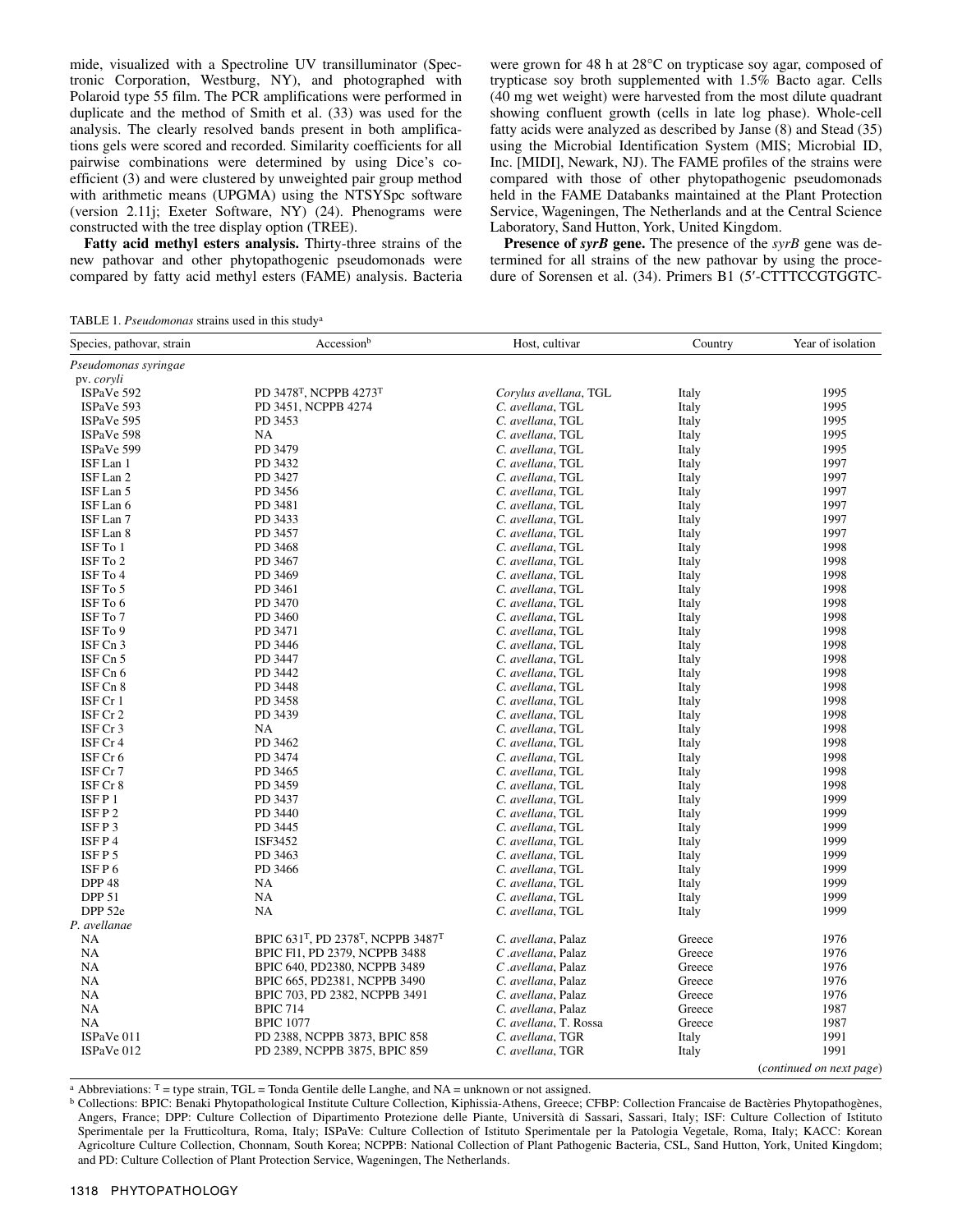## TTGATGAGG-3′) and B2 (5′-TCGATTTTGCCGTGATGAGTC-3′) were synthesized by Eurogentec (Seraing, Belgium).

**Pathogenicity and host range tests.** All strains were tested for their ability to elicit a hypersensitivity reaction by infiltration into tobacco leaves. For the pathogenicity and host range tests, nine representative strains of the new pathovar were used: ISPaVe 592 (NCPPB 4273), 593, ISF Cn1, Lan2, To4, and Cr3, isolated in Piedmont, and DPP48, 51, and 52e, isolated in Sardinia. The following plant species were inoculated: hazelnut (*Corylus avellana* L.) cvs. Tonda Gentile delle Langhe and Tonda Gentile Romana, apple (*Malus* × *domestica* Borkh.), pear (*Pyrus communis* L.), apricot (*Prunus armeniaca* L.), peach (*P. persica* Batsch.), lilac (*Syringa vulgaris* L.), tomato (*Lycopersicon esculentum* Mill.), and pepper (*Capsicum annuum* L.). For inoculation of hazelnut, apple, pear apricot, peach, and lilac, each strain was tested in three 2-year-old, pot-cultivated plants and, on each plant, four lateral, 1-year-old twigs were chosen. Hazelnut plants were inoculated either in autumn or spring. In autumn (early October), inoculations were performed by placing 10 µl of bacterial suspension  $(10^7 \text{ CFU/ml})$  in the leaf scar immediately after leaf removal. In spring, (early May), the young shoots were gently wounded with a sterile scalpel and drops of the suspensions were placed on the wounds. Control plants were wounded in the same way and treated with sterile phosphate buffer. After inoculation, plants were covered with plastic bags for 48 h and, subsequently, kept in open air for further observation. Reisolations were performed after symptoms appeared using techniques described elsewhere  $(4,30)$ . The other woody plant species were wounded on

TABLE 1. (*Continued from preceding page*)

| Species, pathovar, strain    | Accessionb                | Host, cultivar          | Country              | Year of isolation |
|------------------------------|---------------------------|-------------------------|----------------------|-------------------|
| ISPaVe 013                   | PD 2390, BPIC 860         | C. avellana, TGR        | Italy                | 1992              |
| ISPaVe 038                   | PD 2383                   | C. avellana, TGR        | Italy                | 1993              |
| ISPaVe 039                   | PD 2384                   | C. avellana, TGR        | Italy                | 1993              |
| ISPaVe 040                   | PD 2385                   | C. avellana, TGR        | Italy                | 1993              |
| ISPaVe 041                   | PD 2386                   | C. avellana, TGR        | Italy                | 1992              |
| ISPaVe 037                   | PD 2392                   | C. avellana, TGR        | Italy                | 1992              |
| <b>ISF 112</b>               | PD 3428                   | C. avellana, TGR        | Italy                | 1997              |
| ISF Rad3                     | PD 3430                   | C. avellana, TGR        | Italy                | 1998              |
| <b>ISF SVT7</b>              | PD 3431                   | C. avellana, TGR        | Italy                | 1998              |
| ISPaVe 036                   | PD 3434                   | C. avellana, TGR        | Italy                | 1993              |
| <b>ISF SL</b>                | PD 3435                   | C. avellana, TGR        | Italy                | 1998              |
| <b>ISF SVT9</b>              | PD 3449                   | C. avellana, wild tree  | Italy                | 1998              |
| ISF Rad9                     | PD 3450                   | C. avellana, TGR        | Italy                | 1998              |
| ISPaVe 056                   | PD 3473                   | C. avellana, TGR        | Italy                | 1994              |
| ISPaVe 042                   | PD 3475                   | C. avellana, TGR        |                      | 1992              |
| ISF 2059                     | PD 3476                   | C. avellana, TGR        | Italy                | 1994              |
|                              |                           |                         | Italy                |                   |
| ISF 691                      | PD 3477                   | C. avellana, TGR        | Italy                | 1996              |
| <b>ISF SCR2</b>              | PD 3482                   | C. avellana, wild tree  | Italy                | 1998              |
| ISF SCR3                     | PD 3483                   | C. avellana, wild tree  | Italy                | 1998              |
| P. syringae                  |                           |                         |                      |                   |
| pv. syringae                 |                           |                         |                      |                   |
| NA                           | NCPPB $281T$              | Syringa vulgaris        | United Kingdom       | 1950              |
| <b>NA</b>                    | <b>NCPPB 1087</b>         | Prunus avium            | Hungary              | 1958              |
| NA                           | <b>NCPPB 1092</b>         | P. armeniaca            | New Zealand          | 1951              |
| NA                           | <b>NCPPB 1093</b>         | P. armeniaca            | New Zealand          | 1951              |
| ISPaVe 015                   | NCPPB 3869                | Laurus nobilis          | Italy                | 1992              |
| ISF SarA1                    | NA                        | C. avellana             | Italy                | 1998              |
| ISF SarB6                    | NA                        | C. avellana             | Italy                | 1998              |
| ISF Sic1                     | NA                        | C. avellana             | Italy                | 1999              |
| ISF Sic4                     | NA                        | C. avellana             | Italy                | 1999              |
| pv. theae (NA)               | NCPPB $2958$ <sup>T</sup> | Thea sinensis           | Japan                | 1970              |
| pv. theae (NA)               | <b>CFBP 4096</b>          | Camellia sinensis       | Japan                | 1970              |
| pv. theae (NA)               | <b>CFBP 4097</b>          | Camellia sinensis       | Japan                | NA                |
| pv. actinidiae               |                           |                         |                      |                   |
| <b>NA</b>                    | NCPPB 3739T               | Actinidia deliciosa     | Japan                | 1984              |
| <b>NA</b>                    | <b>NCPPB 3740</b>         | A. deliciosa            | Japan                | 1984              |
| <b>NA</b>                    | <b>NCPPB 3871</b>         | A. deliciosa            | Italy                | 1992              |
| <b>NA</b>                    | <b>NCPPB 3873</b>         | A. deliciosa            | Italy                | 1992              |
| <b>NA</b>                    | <b>KACC 10592</b>         | A. deliciosa            | South Korea          | 1999              |
| <b>NA</b>                    | <b>KACC 10754</b>         | A. deliciosa            | South Korea          | 1997              |
| pv. persicae (NA)            | NCPPB $2761$ <sup>T</sup> | Prunus persica          | France               | 1974              |
| pv. $pisi$ (NA)              | NCPPB $2585$ <sup>T</sup> | Pisum sativum           | New Zealand          | 1969              |
| pv. phaseolicola             |                           |                         |                      |                   |
| 1448A                        | NA                        | Phaseolus vulgaris      | Ethiopia             | 1985              |
| <b>NA</b>                    | NCPPB $52^T$              | P. vulgaris             | Canada               | 1941              |
| pv. tomato (NA)              | NCPPB $1106T$             | Lycopersicon esculentum | United Kingdom       | 1960              |
| pv. <i>ulmi</i> (NA)         | NCPPB $632T$              | Ulmus sp.               | ex Yugoslavia        | 1958              |
| pv. eriobotryae (NA)         | NCPPB $2331$ <sup>T</sup> | Eriobotrya japonica     | <b>United States</b> | 1970              |
| pv. <i>morsprunorum</i> (NA) | <b>NCPPB 2787</b>         | Prunus avium            | Greece               | 1961              |
| pv. helianthi (NA)           | NCPPB $2640T$             | Helianthus annus        | Ethiopia             | 1961              |
|                              | NCPPB $2488$ <sup>T</sup> |                         |                      | 1972              |
| pv. tagetis (NA)             |                           | Tagetus erecta          | Zimbabwe             |                   |
| pv. lachrymans (NA)          | NCPPB $537T$              | Cucumis sativus         | <b>United States</b> | 1935              |
| pv. <i>porri</i> (NA)        | NCPPB $3364$ <sup>T</sup> | Allium porrum           | France               | 1978              |
| pv. garcae (NA)              | NCPPB $588$ <sup>T</sup>  | Coffea arabica          | <b>Brazil</b>        | 1958              |
| P. viridiflava (NA)          | NCPPB $635T$              | Phaseolus sp.           | Switzerland          | 1927              |
| P. viridflava (NA)           | <b>BPIC 394</b>           | Solanum melongena       | Greece               | 1972              |
| P. amygdali (NA)             | NCPPB $2607^{\mathrm{T}}$ | Prunus amygdalus        | Greece               | 1967              |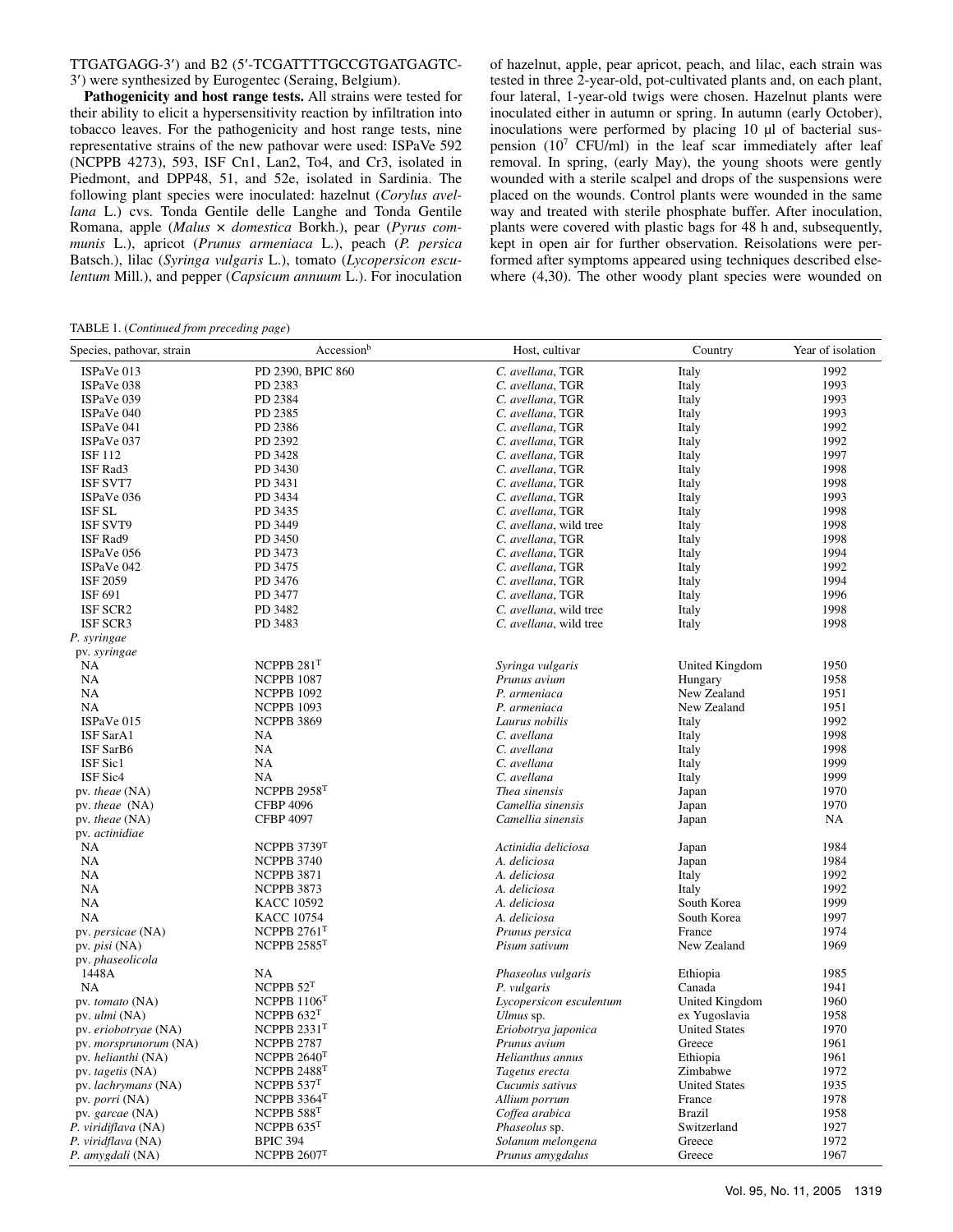the shoots and inoculated in spring as described for hazelnut. Control plants were wounded in the same way and treated with sterile phosphate buffer. In addition, lemon fruit and bean pods also were inoculated with the same strains. Young leaves of tomato and pepper plants were inoculated by gently wounding the lower surface of the leaf with a sterile syringe; subsequently, 10 to 20 µl of the suspension were placed on the wound. Lemon (*Citrus lemon* Osbeck) fruit and bean (*Phaseolus vulgaris* L.) pods were surface sterilized with 0.5% sodium hypochloride, rinsed with sterile distilled water, and inoculated by wounding the epidermis with a sterile syringe and placing 10 to 20 µl of the bacterial suspension at the same dose as above. After inoculations, the fruit and pods were placed in a humid chamber for 48 h at room temperature for 16 h of light and 8 h of dark. Lemon fruit inoculated with *P. syringae* pv. *syringae* NCPPB 3869 were used as positive control. Finally, fruit and pods treated with sterile distilled water also were used as negative control.

# **RESULTS**

**Cell and colony morphology.** Cells of bacteria isolated in Piedmont and Sardinia from the hazelnut cv. Tonda Gentile delle Langhe were gram-negative rods with rounded ends and one to three polar flagella. Cell measurements indicated a mean length of 1.5 µm and a mean width of 0.6 µm. After 48 h of growth on NA at 25 to 27<sup>o</sup>C, the colonies were creamy white and flat, with irregular margins of 1 to 2 mm in diameter. On NSA, the colonies were levaniform and 2 mm in diameter.

**Biochemical, physiological, and nutritional tests.** All strains produced a fluorescent pigment on medium B of King et al. (11), were obligate aerobic, and did not accumulate poly-β-hydroxybutyrate. They were negative for oxidase, potato soft rot, and arginine dihydrolase and elicited a hypersensitive reaction on tobacco leaves. They belong to the LOPAT group Ia  $(+ - - +)$ , sensu Lelliott et al. (13). These features indicated that these strains from hazelnut could be classified to *Pseudomonas syringae* sensu lato (21) and they were not *P. avellanae*. Results of other biochemical and nutritional tests and the ice nucleation activity of the strains obtained from hazelnut in Piedmont and Sardinia showed the bacterium to be distinct from *P. avellanae* and other *P*. *syringae* pathovars (Table 2).

**Presence of** *syrB* **gene.** The *syrB* gene coding for the production of syringomycins was not amplified from any of the strains isolated in Piedmont and Sardinia from hazelnut cv. Tonda Gentile delle Langhe. Conversely, a 752-bp band was amplified from *P. syringae* pv. *syringae* NCPPB 3869 (positive control), indicating that the *syrB* gene was present.

**16S rDNA gene sequencing.** Sequencing of the entire 16S rDNA gene of representative *P. syringae* strains obtained in Piedmont allowed us to compare their relatedness. The alignment of the sequences and the subsequent analysis highlighted differences in the base composition of the strains isolated in Piedmont.

TABLE 2. Ice nucleation activity and assimilation of selected carbon sources for discriminating *Pseudomonas syringae* pv*. coryli* from other related phytopathogenic *Pseudomonas* spp. and *P. syringae* pathovarsa

| P. syringae pv.      |        |           | P. syringae pv. |              |              |        |           |           |                  |
|----------------------|--------|-----------|-----------------|--------------|--------------|--------|-----------|-----------|------------------|
| Character            | coryli | syringae  | P. avellanae    | phaseolicola | morsprunorum | tomato | persicae  | helianthi | P. coronafaciens |
| Ice nucleation       |        | $\ddot{}$ |                 |              |              | -      | $^{+}$    | ND        |                  |
| Levan                |        |           | $^{+}$          |              | +            |        | $\ddot{}$ | $\ddot{}$ |                  |
| Utilization of       |        |           |                 |              |              |        |           |           |                  |
| D-Mannitol           |        |           | $^{+}$          |              |              | +      | +         |           |                  |
| Adonitol             |        |           |                 |              |              |        |           |           |                  |
| Inositol             |        |           |                 |              |              |        |           |           |                  |
| D-Sorbitol           |        |           |                 |              |              |        |           |           |                  |
| Erythritol           |        |           |                 |              |              |        |           |           |                  |
| $L(+)$ tartrate      |        |           |                 |              |              |        |           |           |                  |
| $D(-)$ tartrate      |        |           |                 |              |              |        |           |           |                  |
| L-Lactate            |        |           |                 |              |              |        |           |           |                  |
| Gelatin liquefaction |        |           |                 |              |              |        | ND        |           |                  |
| Arbutin hydrolysis   | $\div$ |           |                 |              |              |        | <b>ND</b> |           | <b>ND</b>        |
| Aesculin hydrolysis  |        |           |                 |              |              |        | <b>ND</b> |           | ND               |

<sup>a</sup> V = variable: between 21 and 79% of strains positive; ND = not determined.



0.001

**Fig. 1.** *Pseudomonas syringae* pv. *coryli*, *P. syringae* pv. *phaseolicola*, and *P. avellanae* partial 16S rDNA sequence-derived neighbor-joining (NJ) phylogenetic tree. The NJ method was used to construct a tree from Kimura's two parameters estimated distances. Horizontal distances are proportional to phylogenetic distances expressed in substitutions per 100 sites; the scale bar represents the number of substitutions in each sequence. Vertical separations are for clarity only.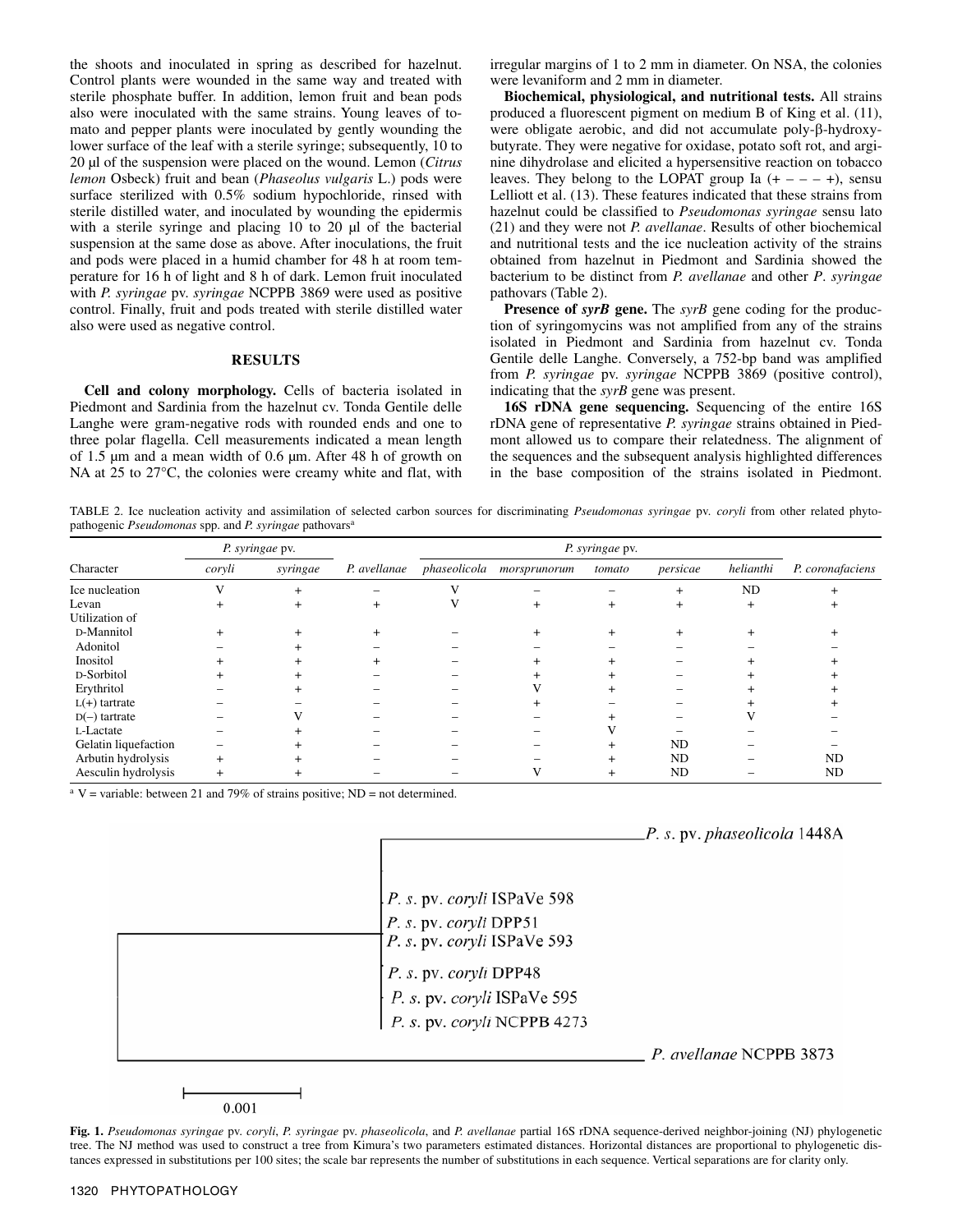ISPaVe 592 (NCPPB 4273) (GenBank accession AJ889841) showed, at position 1,000 of the gene, an adenine, whereas ISPaVe 595 and 598 have a guanine. *P. avellanae* BPIC 714 (Gen-Bank accession AJ889838) and ISF 2059 (GenBank accession AJ889839) have identical sequences. In all, 13 bases resulted that were different between *P. syringae* pv. *coryli* NCPPB 4273 and the two *P. avellanae* strains. Major differences were found in positions 436 to 438 (*P. syringae* pv. *coryli* showed GAT, whereas *P. avellanae* ATC), 1,070 to 1,072 (*P. syringae* pv*. coryli* CTT and *P. avellanae* TCC), and 1,084 to 1,087 (*P. syringae* pv. *coryli* TTG and *P. avellanae* GGA). The data confirmed that the *P. syringae* strains obtained from Tonda Gentile delle Langhe in Piedmont and Sardinia were different from *P. avellanae* strains isolated in Greece and Italy.

Partial 16S rDNA sequencing. To analyze a wider range of strains, a 448-bp section of the 16S rDNA genes (position 409 to 856) was amplified and sequenced from strains ISPaVe 592 (NCPPB 4273), 593, 595, DPP 48, and 51 as well as *P. avellanae* ISPaVe 011 and *P. syringae* pv*. phaseolicola* 1448A. A Clustal W alignment of the sequences revealed nucleotide substitutions for some of the sequences; most notably, a thymine/cytosine polymorphism was observed at position 326 of the 448-bp fragment for ISPaVe 592 and 593 genes. The base at this position could not be determined by sequencing the PCR amplification products, but it was resolved after cloning the PCR products and sequencing from the vector. Four clones containing the ISPaVe 592 gene and three clones containing the ISPaVe 593 gene were sequenced. Three of the four ISPaVe 592 clones revealed a thymine at position 326, whereas the fourth was a cytosine. Of the three ISPaVe 593 clones, two contained a thymine and the other a cytosine. An NJ tree based on this partial sequencing clearly separated *P. avellanae* from all the other strains obtained in Piedmont and Sardinia from hazelnut (Fig. 1).

**Sequencing of** *hrpL* **gene.** The full-length *hrpL* gene was amplified and aligned from the representative *P. syringae* strains isolated from cv. Tonda Gentile delle Langhe in Piedmont and Sardinia ISPaVe 592 (NCPPB 4273), ISPaVe 598, and DPP 51. Conversely, primers *hrpL* 7 and 8 were not able to amplify the full length of *hrpL* gene from *P. avellanae* strains. Molecular relationships between full-length *hrpL* sequences or their deduced amino acid sequences showed that the strains obtained from hazelnut cv. Tonda Gentile delle Langhe grouped in a single cluster (data not shown). These strains grouped in the same cluster in three lineages, each comprising two strains: ISPaVe 598 and 595; ISPaVe 593 and 592 (NCPPB 4273); and DPP 48 and 51. When compared with each other, the *hrpL* sequences of each lineage shared a 99 to 100% homology. The strains belonging to different lineages showed a quite high homology of 94 to 98%. PCR amplification of the partial *hrpL* gene gave rise to the expected fragment of ≈290 bp from Tonda Gentile delle Langhe strains (NCPPB 4273, 598, and DPP51) and on *P. avellanae* strains (ISPaVe 011 and BPIC Fl13). Clustal W alignment of this partial *hrpL* sequence showed 22 base substitutions between the strains of Piedmont and Sardinia. Among them, 20 substitutions were silent and only 2 were not silent. Molecular relationships between these partial *hrpL* sequences or their deduced amino acid sequences and the GenBank databank homologs of *P. syringae* pv. *phaseolicola*, *P. syringae* pv. *tomato*, and *P. syringae* pv. *syringae* are shown in the NJ tree (Fig. 2). The strains from hazelnut isolated in Piedmont and Sardinia grouped together in a single cluster with *P. syringae* pv. *syringae* 61 *hrpL* lineage but independent of the *P. syringae* pv. *phaseolicola* and *P. avellanae* lineages.

**Repetitive-sequence-based PCR genomic fingerprinting.**  The variability within the strains isolated in Piedmont and Sardinia and the relationship with other phytopathogenic pseudomonads also was assessed by using repetitive-sequence PCR with ERIC and BOX primer sets. Reproducible DNA fingerprints were generated from total DNA of all strains listed in Table 1. Both ERIC and BOX primers allowed differentiation of the strains from Piedmont and Sardinia from all the other pseudomonads. DNA polymorphism was evident in the region between 200 and 1,600. From the total pattern obtained, 21 BOX-PCR bands and 18 ERIC-PCR bands were used for composing a binary matrix, and a dendrogram obtained with UPGMA and the Dice's coefficients using ERIC primer is shown in the Figure 3. The hazelnut *P. syringae* isolates clustered separately from all the other



**Fig. 2.** Partial *hrpL* DNA sequences-derived neighbor-joining (NJ) phylogenetic tree of *Pseudomonas syringae* pv. *coryli*, *P. avellanae*, and the GenBank *P. syringae* pv. *phaseolicola*, *P. syringae* pv. *tomato*, and *P. syringae* pv. *syringae* database homologs. The NJ method was used to construct a tree from Kimura's two parameters estimated distances. Horizontal distances are proportional to phylogenetic distances expressed in substitutions per 100 sites. The scale bar represents the numbers of substitutions in each sequence. The significance of internal branches of NJ phylogenetic tree was assessed by applying the NJ algorithm to 1,000 bootstrap replicates. The numbers refer to bootstrap values. Accession numbers of the *P. syringae* database homologs are reported in the text.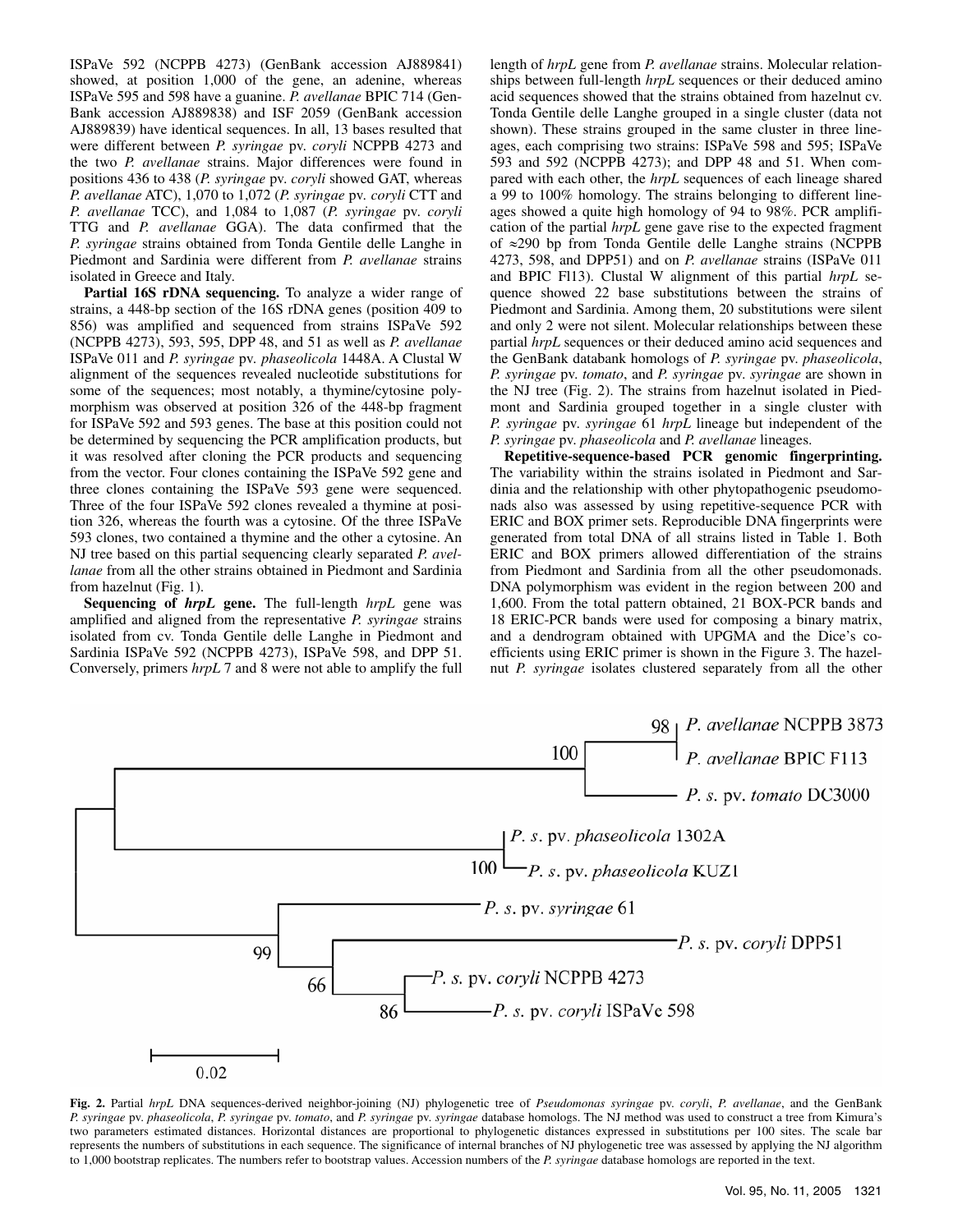pseudomonads included in the comparison and showed a closer relationship with *P. syringae* pv. *persicae* and *P. syringae* pv. *tomato* but clearly were separated from *P. avellanae* and *P. syringae* pv. *syringae*. Variability existed within the strains, although the overall similarity was high (95%).

**FAME analysis.** The comparison of FAME, performed with 28 *P. avellanae* and 33 strains obtained from hazelnut orchards of Piedmont and Sardinia using multidimensional principal component analysis, revealed two discrete clusters. Cluster I comprised



**Fig. 3.** Dendrogram obtained by unweighted pair group method with arithmetic means analysis using Dice's coefficients and ERIC polymerase chain reaction fingerprinting patterns from *Pseudomonas syringae* pv. *coryli* and other phytopathogenic pseudomonads.

all strains isolated in Piedmont and Sardinia from cv. Tonda Gentile delle Langhe, whereas cluster II included *P. avellanae* strains isolated either in Greece or Italy (Fig. 4). The key fatty acids that differentiated *P. avellanae* from the strains isolated in Piedmont are given in Table 3. They differed markedly in the amount of the fatty acids 16:0, 18:0, 17:0 iso, 16:1w7c, 18:1w7c, 17:0 cyclo, 19:0 cyclo w8c, and 19 cyclo w10c. The fatty acid 17:0 iso was detected only in the strains isolated in Piedmont and Sardinia. When compared with other phytopathogenic pseudomonads, such strains also clustered separately from all the other taxa tested and clearly were different from *P. syringae* pv*. syringae* (Fig. 5).

**Pathogenicity and host range tests.** All strains induced the hypersensitive reaction in tobacco leaves. All strains tested were pathogenic to hazelnut cv. Tonda Gentile delle Langhe and, to a lesser extent, to hazelnut cv. Tonda Gentile Romana. Seven months after inoculation, small cankers were observed around the leaf scars on plants inoculated in autumn. On the shoots inoculated in spring, a twig dieback was observed 10 to 14 days after

TABLE 3. Whole-cell fatty acids found in 33 strains of *Pseudomonas syringae* pv. *coryli* and 26 strains of *P. avellanae* strainsa

|                    | Mean percent and standard deviation for strains of |                        |  |  |  |
|--------------------|----------------------------------------------------|------------------------|--|--|--|
| Fatty acid         | P. avellanae                                       | P. syringae pv. coryli |  |  |  |
| Saturated          |                                                    |                        |  |  |  |
| 14:0               | $0.4 \pm 0.3$                                      | $0.2 \pm 0.1$          |  |  |  |
| 15:0               | $0.2 \pm 0.3$                                      | $0.2 \pm 0.1$          |  |  |  |
| 16:0               | $32.8 \pm 1.5$                                     | $27.5 \pm 1.7$         |  |  |  |
| 17:0               | $0.3 \pm 0.5$                                      | $0.4 \pm 0.1$          |  |  |  |
| 18:0               | $0.7 \pm 0.4$                                      | $1.2 \pm 0.2$          |  |  |  |
| Saturated branched |                                                    |                        |  |  |  |
| 17:0 iso           | 0                                                  | $0.4 \pm 0.2$          |  |  |  |
| Unsaturated        |                                                    |                        |  |  |  |
| 16:1 w7c           | $43.3 \pm 0.9$                                     | $33.1 \pm 2.5$         |  |  |  |
| 18:1 w7c           | $8.2 \pm 2.1$                                      | $15.1 \pm 1.3$         |  |  |  |
| Hydroxy            |                                                    |                        |  |  |  |
| 10:0 3OH           | $2.6 \pm 0.2$                                      | $2.7 \pm 0.2$          |  |  |  |
| 12:0 2OH           | $3.0 \pm 0.2$                                      | $3.0 \pm 0.1$          |  |  |  |
| 12:0 3OH           | $3.9 \pm 0.2$                                      | $4.4 \pm 0.2$          |  |  |  |
| Cyclo              |                                                    |                        |  |  |  |
| $17:0$ cyclo       | 0                                                  | 4.8 $\pm$ 2.6          |  |  |  |
| $19:0$ cyclo w8c   | 0                                                  | $0.2 \pm 0.2$          |  |  |  |
| 19:0 cyclo w10c    | $0.3 \pm 0.3$                                      | $1.4 \pm 0.5$          |  |  |  |

<sup>a</sup> Discriminative acids are in bold. Only fatty acids with more than 0.2% and present in 50% or more of the strains tested are mentioned.



**Fig. 4.** Two-dimensional plot of principal component analysis of whole-cell fatty acids of 33 *Pseudomonas syringae* pv. *coryli* (cluster I) and 26 *P. avellanae* (cluster II) strains.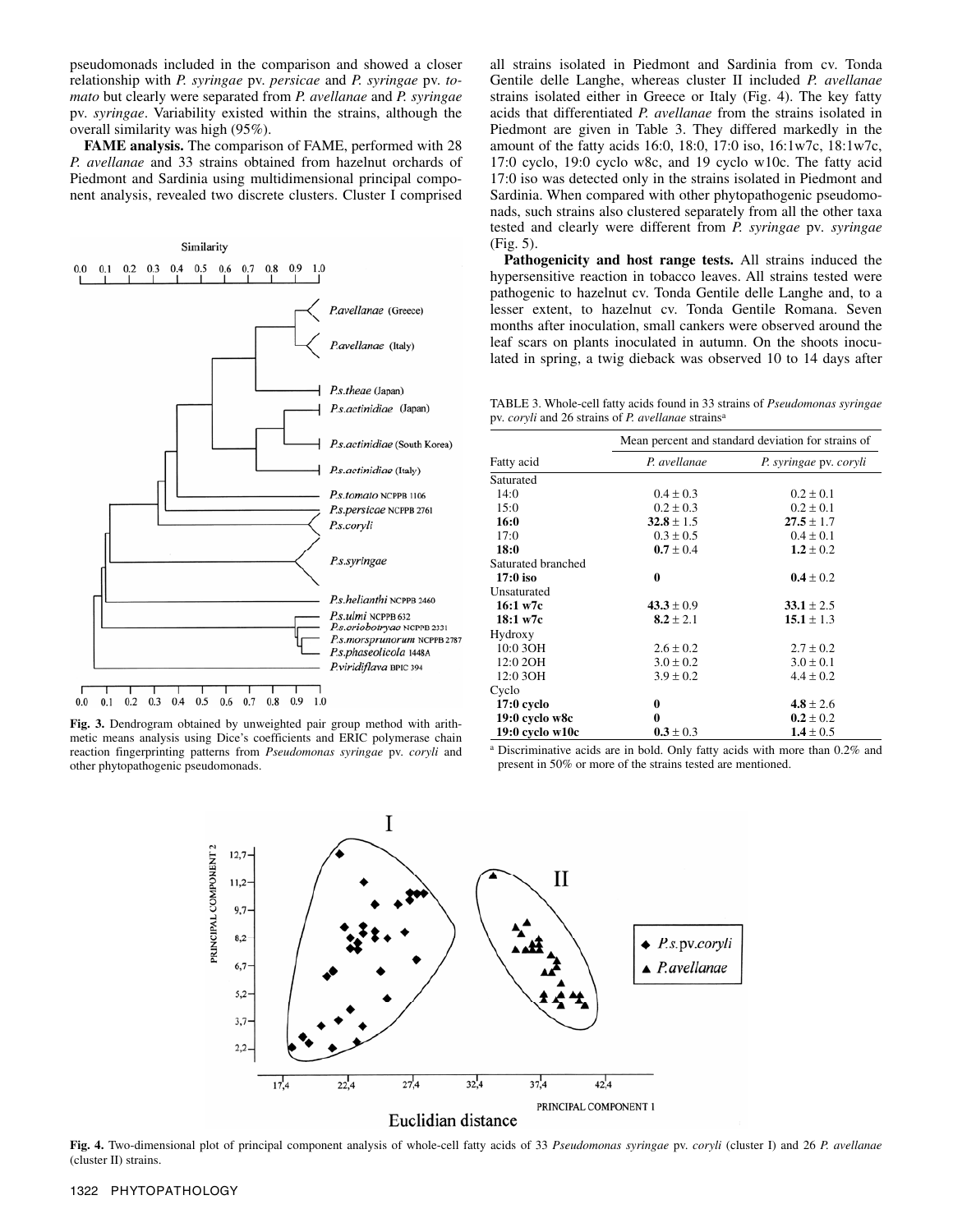inoculation and, occasionally, the infection reached the branch. On cv. Tonda Gentile Romana, the infection never reached the branches. Reisolations from symptomatic plants yielded bacterial colonies on NA and NSA that were identical to those used for the inoculations and yielded the same responses and fingerprinting to the LOPAT tests and repetitive-sequence PCR profiles. Pear shoots and, to a lesser extent, apricot and peach shoots and lemon fruit showed a light-brownish, nonenlarging area surrounding the inoculation site. On pepper and tomato plants, a small necrotic nonenlarging area surrounding the inoculation site was observed 4 days after inoculation. Lilac and apple shoots as well as the control plants did not show symptoms. On lemon fruit, only *P. syringae* pv. *syringae* NCPPB 3869 caused extensive necrotic lesions at the inoculation site. On bean pods, all strains incited necrotic, brownish lesions surrounding the inoculation site after 4 to 6 days, similar to a hypersensitivity reaction, whereas *P. syringae* pv*. phaseolicola* 1448A caused a water-soaked lesion surrounding the inoculation site. No symptoms were observed on lemon fruit and bean pods used as controls. Therefore, in our artificial inoculation studies, the pathogen was able to incite symptoms in hazelnut similar to those observed in hazelnut orchards, as well as very mild symptoms on some other plant species.

#### **DISCUSSION**

We have characterized a bacterial pathogen of hazelnut cv. Tonda Gentile delle Langhe that is distinct from other pathogenic bacteria described, and we propose to name the new pathovar *P. syringae* pv. *coryli*. The *P. syringae* pv*. coryli* strains are clearly distinct from *P. avellanae, P. syringae* pathovars, and *P. syringae* pv. *syringae* strains isolated from hazelnut orchards in the same areas (31). The sequencing of a 448-bp internal variable region of the 16S gene was useful for strain differentiation (22) but did not reveal any difference among the five strains tested. However, the sequencing of the entire 16S rDNA gene identified a single base difference at position 1,000 among three of the *P. syringae* pv. *coryli* strains examined. Small sequence differences within strains of a pathovar already have been observed (20,26). Previously, amplified rDNA ribosomal analysis (ARDRA) made it possible to distinguish *P. avellanae* from *P. syringae* pv. *actinidiae* and *P. syringae* pv. *theae* (30). All strains appeared biochemically and nutritionally uniform and some tests were able to differentiate them from other *P. syringae* pathovars. In addition, fatty acids analysis enabled their rapid identification. Pathogenicity and host range tests indicated that the *P. syringae* pv. *coryli* strains caused severe symptoms only on *Corylus avellana* cv. Tonda Gentile delle Langhe.

The gene *hrpL* codes for a putative sigma factor that belongs to the sigma-70-type sigma-factor family (16,36) and is required for the expression of the *hrp* gene cluster essential for both pathogenicity and induction of the hypersensitivity reaction in tobacco leaves. This gene is considered a good candidate for inferring phylogenetic relationship between phytopathogenic bacteria and it has been used to investigate genetic relationships of *P. syringae* spp. (2,19,27). The partial sequencing of the *hrpL* gene differentiated three lineages in *P. syringae* pv. *coryli* and the strains isolated in Piedmont appeared slightly different from those obtained in Sardinia*.* Also, repetitive-sequence PCR allowed us to distinguish the strains isolated in Piedmont from those obtained from Sardinia, thus confirming the usefulness of this technique for strain differentiation (18). Such strain differences could represent an adaptation of the pathogen to a new environment. In fact, cv. Tonda Gentile delle Langhe was introduced to Sardinia only during the 1970s, whereas it has been cultivated in Piedmont since ancient times. Moreover, *P. syringae* pv. *coryli* incites more severe damage in Sardinia, where hazelnut is cultivated in acidic soils (4), whereas Piedmont soils are neutral or slightly basic. A greater susceptibility of hazelnut grown on acidic soils toward

bacterial pathogens already has been observed for *P. avellanae* (29). It is interesting to note that, on hazelnut in Italy, three different pathogenic pseudomonads cause yield losses, with *P. avellanae* inciting the most severe epidemics only in central Italy, and *P. syringae* pv. *syringae* appearing present in all areas of *C. avellana* cultivation. It is necessary to determine whether *P. syringae* pv*. coryli* is restricted only to cv. Tonda Gentile delle Langhe or if it also colonizes other hazelnut germ plasm to investigate potentially resistant cultivars of hazelnut..

**Description of** *P. syringae* **pv***. coryli***, pv. nov.** *P. syringae* pv. *coryli* (adjective from *Corylus*, the genus name of the host) cells are gram negative and motile, with one to three polar flagella and obligate aerobes with oxidative metabolism of glucose. On nutrient agar, it produces creamy white colonies, flat with irregular margins, 1 to 2 mm in diameter after 48 h of growth at 25 to 27°C. The bacterium produces slight green fluorescent pigments on medium B of King et al. (11). The colonies are levan positive, oxidase negative, nonpectinolytic, and arginine dihydrolase negative, and give a hypersensitivity reaction on tobacco leaves: LOPAT Ia  $(+ - - +)$  of Lelliott et al. (13). *P. syringae* pv. *coryli* hydrolyses arbutin and aesculin and produces tyrosinase. It is negative for nitrate reduction, lypolisis of Tween 80, and starch hydrolysis. It tolerates up to 0.1% of triphenyltetrazolium chloride and did not accumulate poly-β-hydroxybutyrate. The maximum temperature of growth is 35°C. It shows a moderate ice nucleation activity ( $\approx 80\%$  of strains are positive at –5 $\degree$ C). Differential growth on the following carbon sources separate *P. syringae* pv. *coryli* from the other *P. syringae* pathovars and related bacteria: assimilation of D-mannitol, inositol, and D-sorbitol; and no assimilation of adonitol, erythritol,  $L(+)$  tartrate,  $D(-)$  tartrate, and L-lactate. The following fatty acids were found in *P. syringae* pv*. coryli*, with their mean percentage reported in parentheses: 16:0 (27.5), 18:0 (1.2), 17:0 iso (0.4), 16:1 w7c (33.1), 18:1 w7c (15.11), 17:0 cyclo (4.8), 19:0 cyclo w8c (0.2), and 19:0 cyclo w10c (1.4). Pathogenic strains of *P. syringae* pv*. coryli* cause a twig dieback to *C. avellana* cv. Tonda Gentile delle Langhe.

The pathovar type strain (pathotype strain) was deposited in the National Collection of Plant-Pathogenic Bacteria, CSL, York, UK, as NCPPB 4273 and in the Culture Collection of the Plant Pro-

Euclidian distance 21.92 19.17 16.43 13.69 10.96 8.22 5.48 2.74 0.00



21.92 19.17 16.43 13.69 10.96 8.22 5.48 2.74  $\overline{0.00}$ 

**Fig. 5.** Dendrogram of relationships between *Pseudomonas syringae* pv. *coryli* and other phytopathogenic pseudomonads based on fatty acid methyl esters analysis.